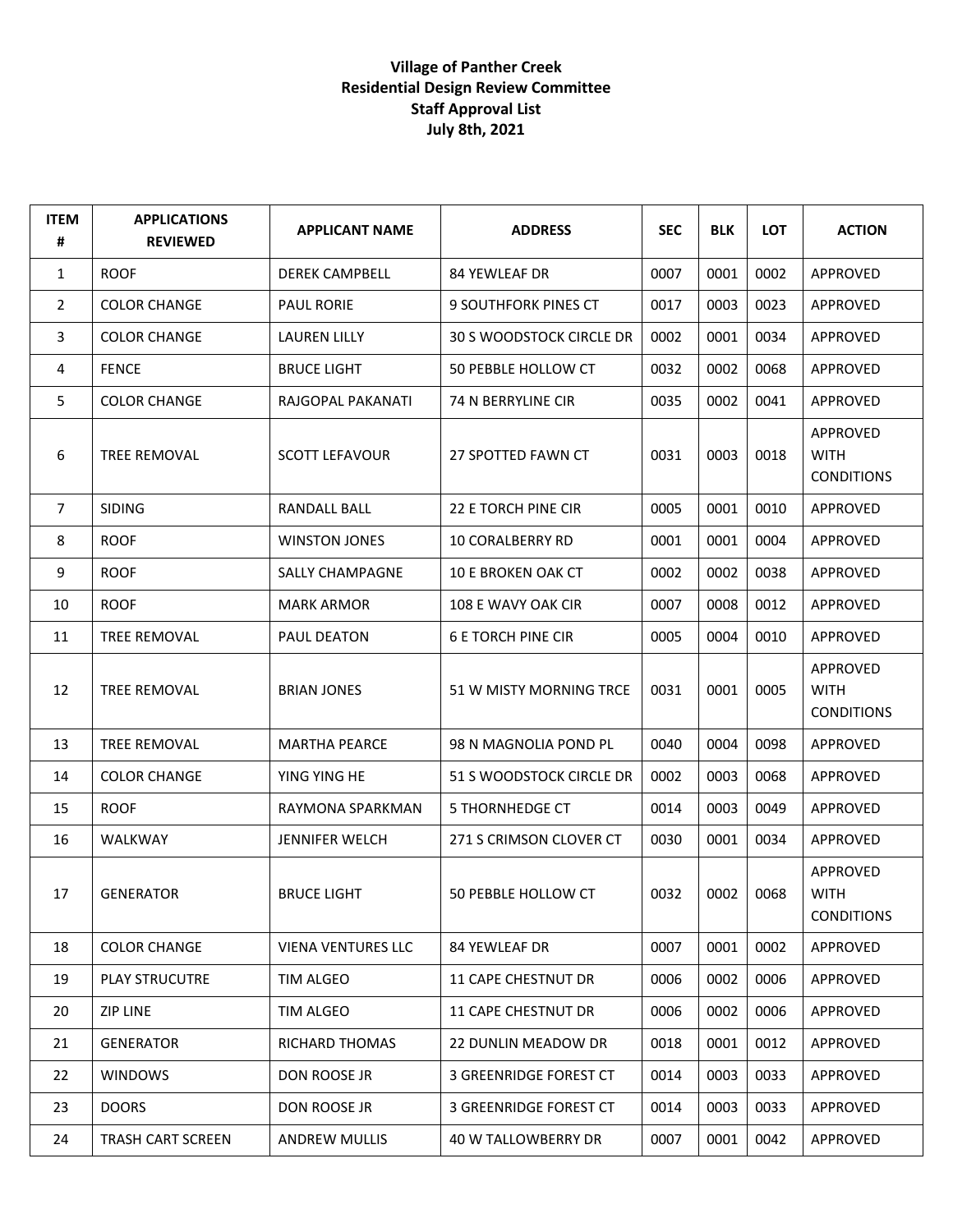## **Village of Panther Creek Residential Design Review Committee Staff Approval List July 8th, 2021**

| 25 | <b>FENCE COLOR</b>     | <b>CHARLES REED</b>                            | <b>18 DUNLIN MEADOW DR</b> | 0018  | 0001 | 0014 | APPROVED                                     |
|----|------------------------|------------------------------------------------|----------------------------|-------|------|------|----------------------------------------------|
| 26 | <b>COLOR CHANGE</b>    | <b>BILL STRAWBRIDGE</b>                        | 11 GRACEFUL ELM CT         | 0035  | 0001 | 0063 | APPROVED                                     |
| 27 | <b>DRIVEWAY REPAIR</b> | JAY E SANDERS                                  | 11 E TORCH PINE CT         | 0005  | 0003 | 0018 | APPROVED                                     |
| 28 | <b>GENERATOR</b>       | <b>EDWARD RENNER</b>                           | 7 CHINA ROSE CT            | 0036  | 0001 | 0021 | APPROVED<br><b>WITH</b><br><b>CONDITIONS</b> |
| 29 | TREE REMOVAL           | PAUL DEATON                                    | <b>6 E TORCH PINE CRI</b>  | 0005  | 0004 | 0010 | APPROVED                                     |
| 30 | <b>ROOF</b>            | <b>JACK SEIGLER</b>                            | 19 REGENT SQ               | 0045  | 0001 | 0005 | APPROVED                                     |
| 31 | PERGOLA                | <b>CHIRAG PARAGHI</b>                          | 22 SUMMER PRT              | 0042  | 0003 | 0012 | APPROVED<br><b>WITH</b><br><b>CONDITIONS</b> |
| 32 | <b>SUMMER KITCHEN</b>  | <b>CHIRAG PARAGHI</b>                          | <b>22 SUMMER PRT</b>       | 0042  | 0003 | 0012 | APPROVED<br><b>WITH</b><br><b>CONDITIONS</b> |
| 33 | <b>SOLAR PANELS</b>    | <b>ELVIND OSTERHUS</b>                         | <b>30 TWILIGHT GLEN CT</b> | 0036  | 0002 | 0031 | APPROVED<br><b>WITH</b><br><b>CONDITIONS</b> |
| 34 | ROOM CONVERSION        | MICHAEL ROOKSTOOL                              | 238 S CRIMSON CLOVER CIR   | 0030  | 0002 | 0003 | APPROVED<br><b>WITH</b><br><b>CONDITIONS</b> |
| 35 | PATIO COVER            | MICHAEL ROOKSTOOL                              | 238 S CRIMSON CLOVER CIR   | 0030  | 0002 | 0003 | APPROVED<br><b>WITH</b><br><b>CONDITIONS</b> |
| 36 | ROOM ADDITION          | <b>MOIZ HUSAIN</b>                             | <b>32 SUNLIT FOREST DR</b> | 0022  | 0001 | 0004 | APPROVED<br><b>WITH</b><br><b>CONDITIONS</b> |
| 37 | <b>GENERATOR</b>       | <b>JEFFREY &amp; MELISA</b><br>YOUNG REV TRUST | <b>62 ACORN CLUTER CT</b>  | 00035 | 0002 | 0006 | APPROVED<br><b>WITH</b><br><b>CONDITIONS</b> |
| 38 | <b>GENERATOR</b>       | <b>JULIOUS BARRETTO</b>                        | 180 N MILL TRACE DR        | 0030  | 0003 | 0008 | APPROVED<br><b>WITH</b><br><b>CONDITIONS</b> |
| 39 | <b>SHED</b>            | <b>HEATHER NICOLE</b><br><b>PURKEY ALGEO</b>   | <b>11 CAPE CHESTNUT DR</b> | 0006  | 0002 | 0006 | APPROVED                                     |
| 40 | <b>LIGHTS</b>          | <b>GERALD ANDREA</b>                           | 118 BITTERWOOD CIR         | 0020  | 0002 | 0020 | APPROVED                                     |
| 41 | <b>SKYLIGHT</b>        | <b>GERALD ANDREA</b>                           | 118 BITTERWOOD CIR         | 0020  | 0002 | 0020 | APPROVED                                     |